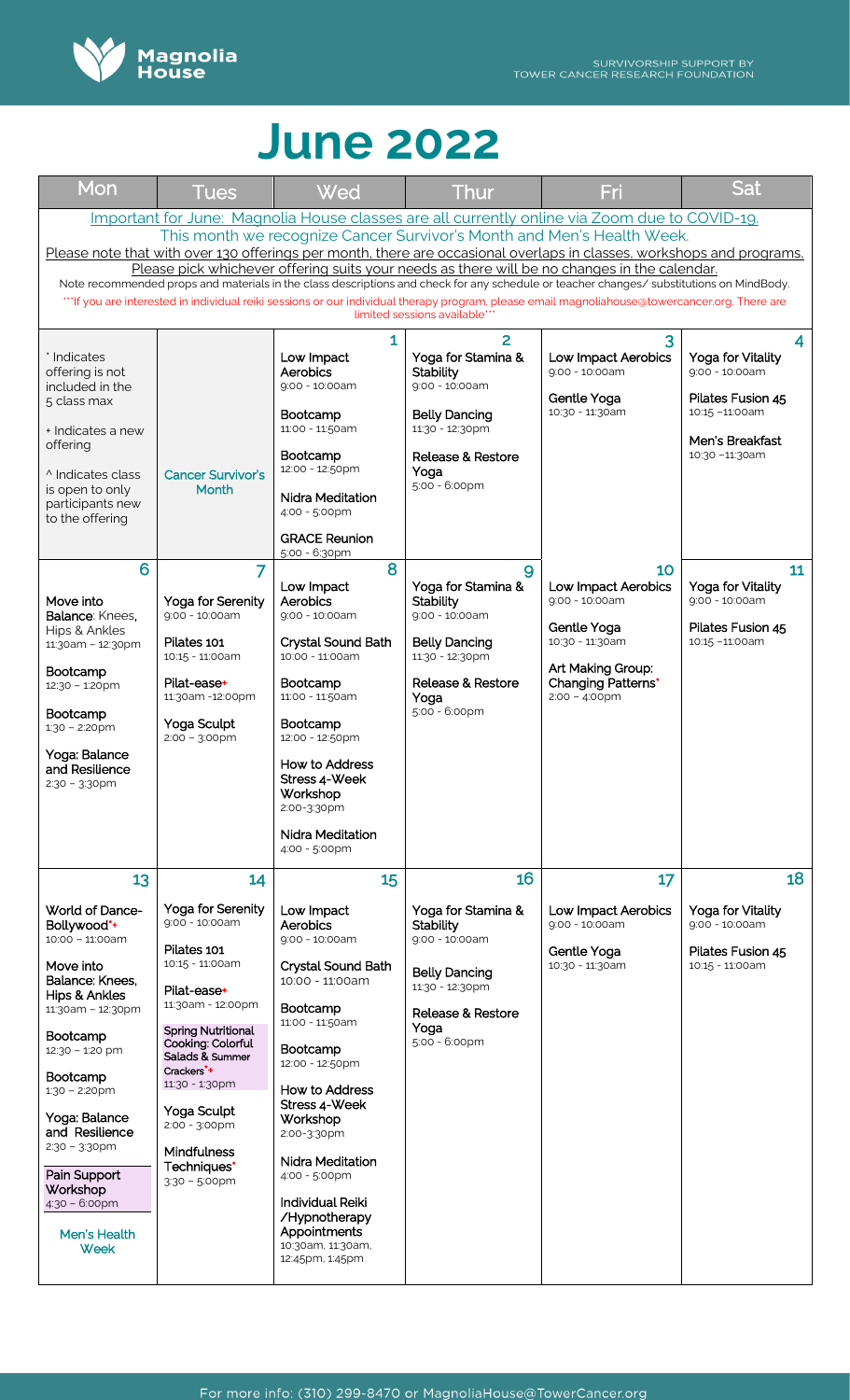

| Mon                                                                                                                                                                                                                                                | Tue                                                                                                                                                                                                                                                                                    | Wed                                                                                                                                                                                                                                                                       | Thu                                                                                                                                                                                                                                                      | Fri                                                                                                            | Sat                                                                           |
|----------------------------------------------------------------------------------------------------------------------------------------------------------------------------------------------------------------------------------------------------|----------------------------------------------------------------------------------------------------------------------------------------------------------------------------------------------------------------------------------------------------------------------------------------|---------------------------------------------------------------------------------------------------------------------------------------------------------------------------------------------------------------------------------------------------------------------------|----------------------------------------------------------------------------------------------------------------------------------------------------------------------------------------------------------------------------------------------------------|----------------------------------------------------------------------------------------------------------------|-------------------------------------------------------------------------------|
| 20                                                                                                                                                                                                                                                 | 21                                                                                                                                                                                                                                                                                     | 22                                                                                                                                                                                                                                                                        | 23                                                                                                                                                                                                                                                       | 24                                                                                                             | 25                                                                            |
| Yoga for Bone<br>Strength*<br>$9:30 - 11:00$ am<br>Move into Balance:<br>Knees, Hips &<br>Ankles<br>11:30am - 12:30pm<br><b>Bootcamp</b><br>12:30 - 1:20 pm<br>Bootcamp<br>$1:30 - 2:20$ pm<br>Yoga: Balance and<br>Resilience<br>$2:30 - 3:30$ pm | Yoga for Serenity<br>$9:00 - 10:00$ am<br>Pilates 101<br>10:15 - 11:00am<br>Pilat-ease+<br>11:30am - 12:00pm<br>Yoga Sculpt<br>$2:00 - 3:00 \text{pm}$<br>Guided Imagery*<br>4:00pm - 5:00pm                                                                                           | Low Impact<br>Aerobics<br>9:00 - 10:00am<br>Yoga for Serenity<br>10:00 - 11:00am<br>Bootcamp<br>11:00 - 11:50am<br><b>Bootcamp</b><br>12:00 - 12:50pm<br>How to Address<br>Stress 4-Week<br>Workshop<br>2:00-3:30pm<br><b>Nidra Meditation</b><br>4:00 - 5:00pm           | Yoga for Stamina &<br><b>Stability</b><br>9:00 - 10:00am<br><b>Belly Dancing</b><br>11:30 - 12:30pm<br><b>Release &amp; Restore</b><br>Yoga<br>5:00 - 6:00pm<br>Individual<br>Reiki/Hypnotherapy<br>Appointments<br>10:30am, 11:30am,<br>12:45pm, 1:45pm | Low Impact<br>Aerobics<br>9:00 - 10:00am<br>Gentle Yoga<br>10:30 - 11:30am<br>E.F.T. Tapping<br>12:00 - 1:45pm | Yoga for Vitality<br>$9:00 - 10:00am$<br>Pilates Fusion 45<br>10:15 - 11:00am |
| Mon                                                                                                                                                                                                                                                | Tue                                                                                                                                                                                                                                                                                    | <u>Wed</u>                                                                                                                                                                                                                                                                | Thu                                                                                                                                                                                                                                                      | Fri                                                                                                            | <b>Sat</b>                                                                    |
| 27                                                                                                                                                                                                                                                 | 28                                                                                                                                                                                                                                                                                     | 29                                                                                                                                                                                                                                                                        | 30                                                                                                                                                                                                                                                       |                                                                                                                |                                                                               |
| Dance and Sculpt*+<br>9:00 - 10:00am<br>Move into Balance:<br>Knees, Hips &<br>Ankles<br>11:30am - 12:30pm<br>Bootcamp<br>12:30 - 1:20 pm<br>Bootcamp<br>$1:30 - 2:20$ pm<br>Yoga: Balance and<br>Resilience<br>$2:30 - 3:30$ pm                   | Yoga for Serenity<br>9:00 - 10:00am<br>Pilates 101<br>10:15 - 11:00am<br>Pilat-ease+<br>11:30am - 12:00pm<br>Yoga Sculpt<br>2:00 - 3:00pm<br>Harmonize &<br>Vitalize*<br>$3:30 - 5:00$ pm<br>Individual Reiki<br>/Hypnotherapy<br>Appointments<br>10:30am, 11:30am,<br>12:45pm, 1:45pm | Low Impact<br>Aerobics<br>9:00 - 10:00am<br>Crystal Sound Bath &<br>Meditation<br>10:00 - 11:00am<br>Bootcamp<br>11:00 - 11:50am<br><b>Bootcamp</b><br>12:00 - 12:50pm<br>How to Address<br>Stress 4-Week<br>Workshop<br>2:00-3:30pm<br>Nidra Meditation<br>4:00 - 5:00pm | Yoga for Stamina &<br><b>Stability</b><br>9:00 - 10:00am<br><b>Belly Dancing</b><br>11:30 - 12:30pm<br>Release & Restore<br>Yoga<br>5:00 - 6:00pm                                                                                                        |                                                                                                                |                                                                               |

Yoga Classes Generously Sponsored by Tower Hematology Oncology Medical Group, Cedars-Sinai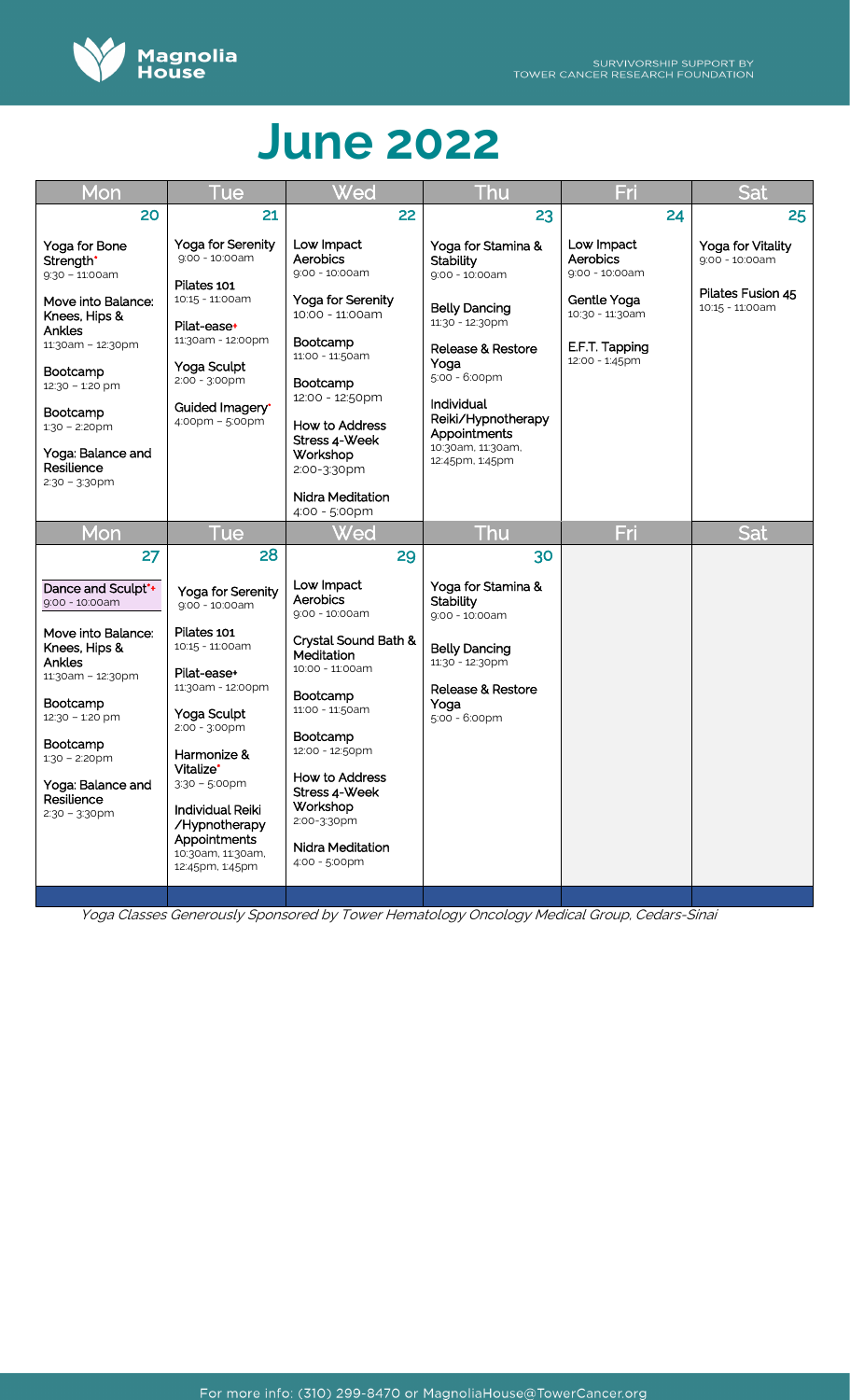

# **Program Policies**

# **ELIGIBILITY:**

- All classes are FREE to cancer patients, and survivors no matter where treatment was received.
- Due to the limited class size, we are only able to accommodate cancer patients/survivors.

# **ADHERENCE TO POLICIES:**

• Failure to adhere to any of our policies may result in a 30-day suspension of classes.

# **REGISTRATION:**

- Registration and a signed liability waiver are required for all classes: Participants can register for all classes offered within one month. If a class you have requested is full, you can register to be on the "wait list".
- To sign up for classes, visit [www.towercancer.org/magnolia-house/](http://www.towercancer.org/magnolia-house/)
- 5 CLASS MAXIMUM PER WEEK POLICY. Participants may take up to 5 classes maximum per week.
- Please note some classes have pre-requisites or instructor approval. This information will be noted in the class description.
- Please note that the registration window closes 24 hours prior to all classes due to the administrative process of online classes.

# **WAITLIST:**

• Participants on the waitlist will be notified via email/text only if a space becomes available in class. If you are enrolled into class from the waitlist, we expect you to attend class. If you plan to no longer attend, please cancel your place on the waitlist. Please note, the waitlist now closes 24 hour before the start of class due to the administrative process of online classes.

# **CANCELATION:**

• Please cancel online for all classes/services at least 24 hours prior to your reservation. If you need to cancel the day of a scheduled class/service, you must call us at (310)299-8470 or email us at: magnoliahouse@towercancer.org

# **ONLINE CLASS ETIQUETTE:**

- Please join the Zoom class 15 minutes early to ensure that class may start on time. After a 5-minute grace period, no one will be admitted into the class.
- All participants must turn off or silence their phones during class to minimize class disruptions.
- For privacy purposes, all participant video cameras will be disabled upon class entry. The instructor may give you the option to turn on your camera. Please note that if you decide to turn on your video camera during class you will be visible to others, prepare yourself, and your space accordingly.
- To protect the privacy of your classmates and instructor, please do not take any screenshots, photos, or videos of any classes, appointments or workshops.
- All participants will automatically enter the class on mute. Prior to class starting, the instructor will inform you of the audio policies for his/her class.
- If you have any questions during class please type them into the chat window and if the instructor is able to address them within the time limits of class instruction, they will respond.
- Please note that these are general etiquette requests. Instructors and classes may vary slightly on use of camera, ability to ask questions in chat, etc.
- Please do not share this link with anyone. Class capacity is limited and the instructor will not admit anyone that is not preregistered or anyone that has not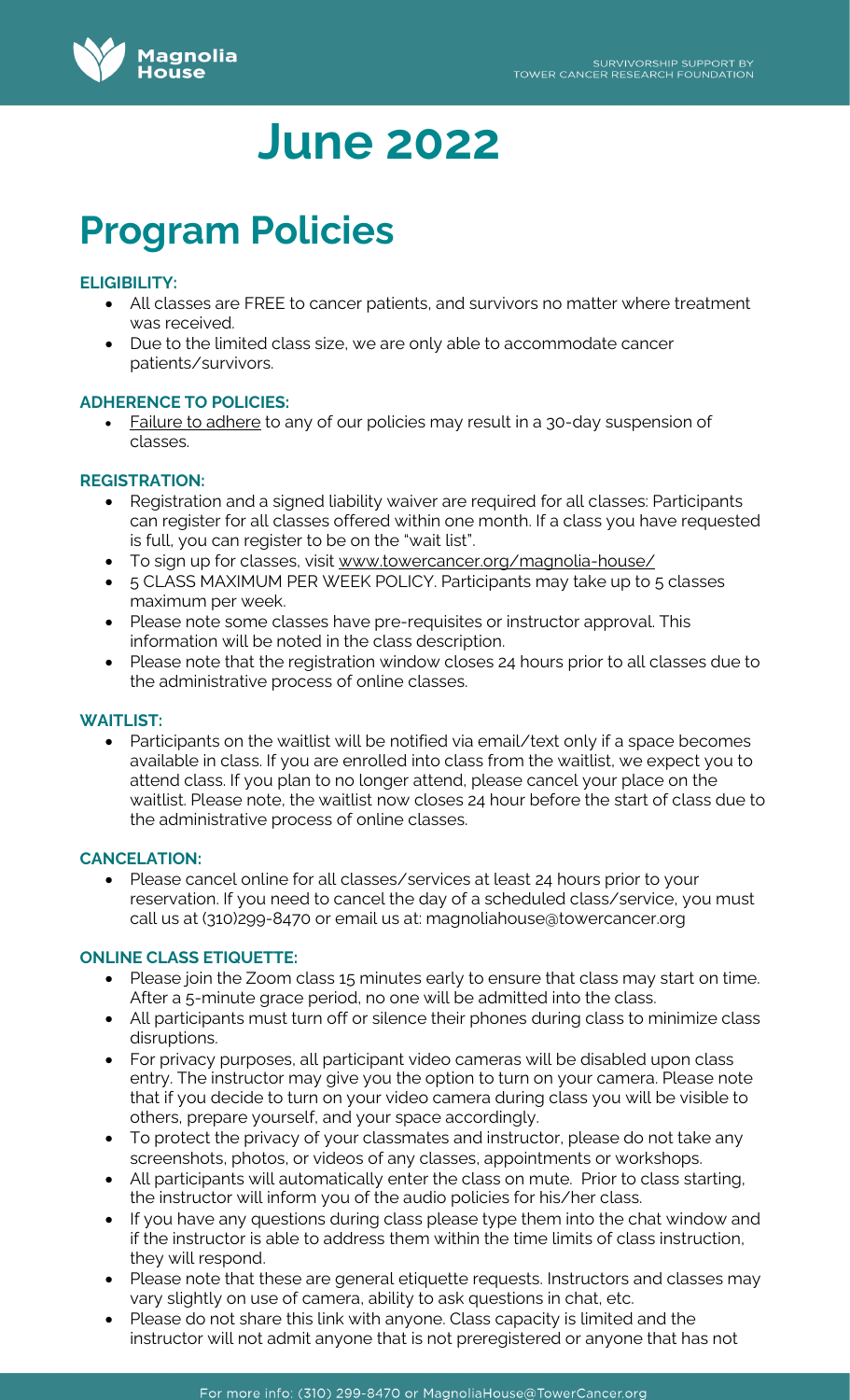

signed the new liability waiver. Switching classes and sharing links with other participants is not allowed.

# **YOGA CLASSES:**

• Class space is limited. We ask that you register for no more than 2 yoga classes per week. Participants who exceed the 2 yoga classes per week limit will have any additional yoga class canceled by our system. Please note the one exception to this is Sharon Holly's once monthly Yoga for Bone Strength

#### **PRIVATE SESSIONS:**

• Participants are allowed one private Reiki session. Does not apply for Individual Therapy sessions. When requesting an appointment online, please note it is only a request. If accepted, you will receive a confirmation email.

Thank you for your cooperation! If you have any questions or concerns, please contact us at (310) 299-8470 or email us at: magnoliahouse@towercancer.org.

*-The Team at Magnolia House*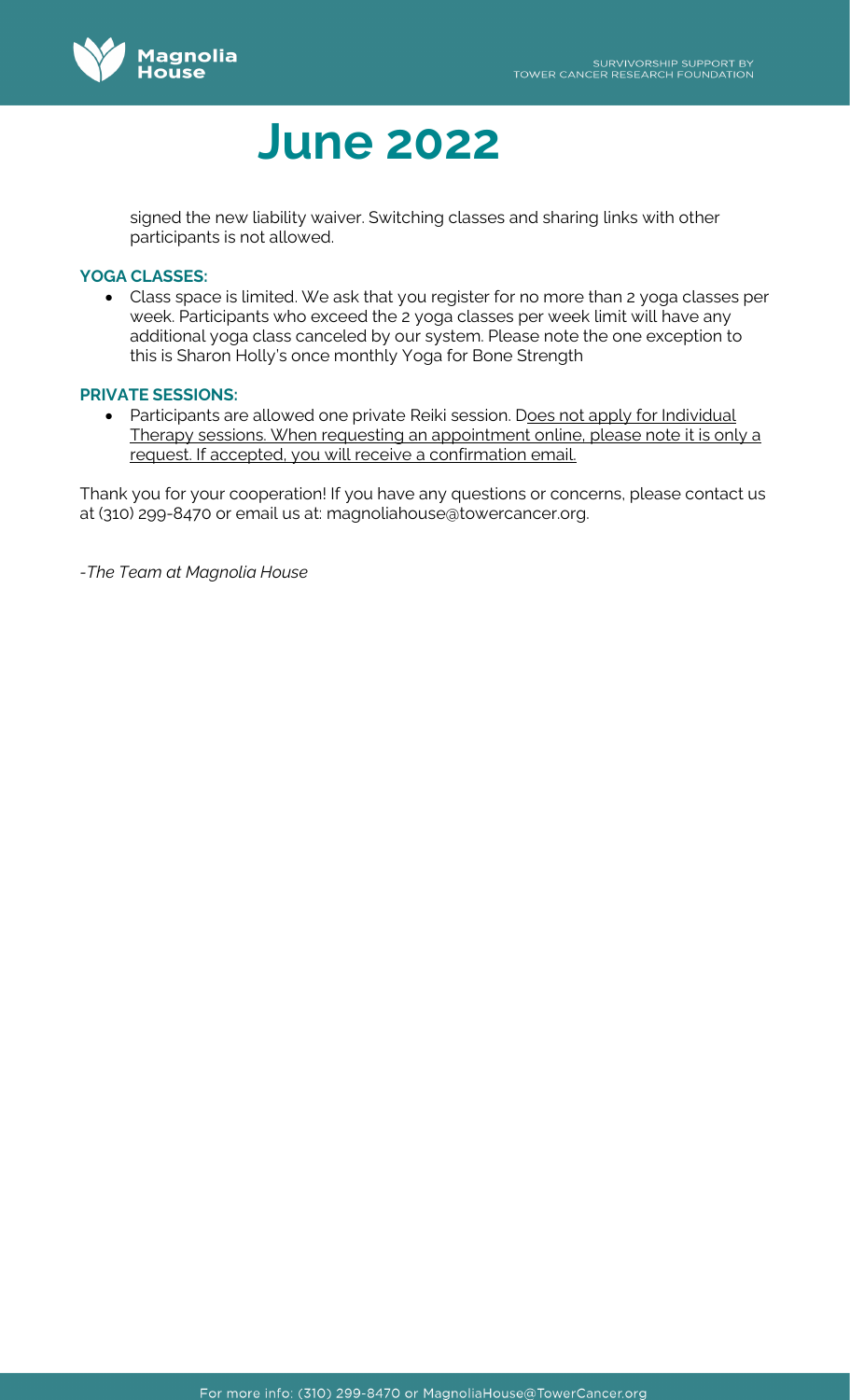

# **Frequently Asked Questions (FAQs)**

# **CLASS LIMITS**

#### *Why is there a 5-class weekly limit?*

The reason for this policy is to honor and continue welcoming those who are fully maximizing our Magnolia House Patient Support Program while at the same time help to expand program availability to our community.

#### *Does this mean I can take up to 5 Yoga Classes per week?*

No, the maximum number of yoga classes you can take per week is still 2.

#### *If I am already registered for 5 classes, can I still sign up on the waitlist for other classes?*

Yes, if you are signed up for 5 Classes and choose to sign up for a Waitlist then you will be added to the Waitlist. However, if/when the time occurs that you would move from the Waitlist into the class, you won't be added to the class if you are still registered for 5 other classes that week (not including the Waitlist)

#### *Are classes and workshops (ie nutritional cooking, oncology skin care, stress relief, pain and sleep support) included in the maximum?*

While we are online, these classes and workshops are not included in the maximum. The monthly calendar indicates which classes/workshops do not fall into the 5 class maximum. Please check the calendar for the most up to date information.

#### *Are appointments such as Reiki, skincare, individual therapy, and hypnotherapy included in the 5 class maximum?*

Yes, once the appointment is confirmed.

#### *Are educational lectures included in the maximum?*  No

*Is the Men's Cancer Support Breakfast included in to the maximum?* No

# *Can I take more than one class per day?*

Yes, you can take more than one class per day.

# *What happens if I try to register for more than 5 classes?*

The system will not allow you to register for more than 5 classes per week, unless the class you are trying to register for is not part of the 5 class max.

#### *5 classes per week is not enough for me. I am nervous about how this will affect my healing and wellbeing. Do you have any suggestions?*

We completely understand these feelings and we are here to support you. We have many resources that we can share with you. Please contact Kelli and/or Megan at [magnoliahouse@towercancer.org](mailto:magnoliahouse@towercancer.org) so that we can help you any way we can.

#### *What happens if I already have taken 5 classes and there is space in a class, will the system add me, or will it place me on the waitlist even though there is space in the class?*

The system will not add you to a class if you have already taken 5 classes even though there may be space in a class.

*If I request an individual appointment, will the request be included in my 5 class maximum?*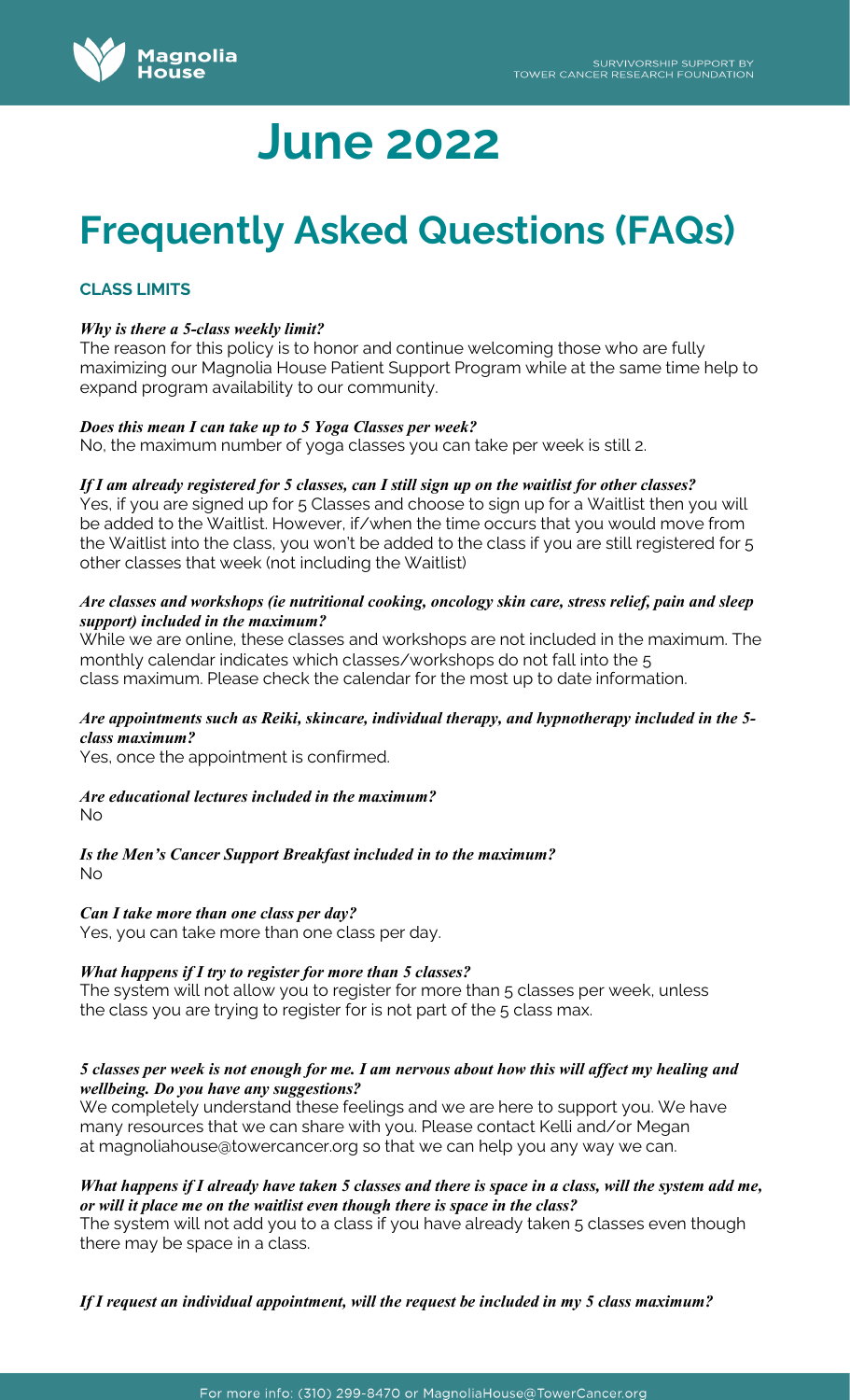

No, the request will not be included until the appointment is confirmed. If you are already registered for 5 classes when you get notified that your appointment request is confirmed, then you will have to cancel one of your classes in order to confirm your appointment.

# **GENERAL - MAGNOLIA HOUSE**

# *What are the Magnolia House Office hours?*

We are available to assist either through email: [magnoliahouse@towercancer.org](mailto:magnoliahouse@towercancer.org) or via telephone: (310)299-8470 Monday through Friday from 9am to 5pm. If you have a need outside these days and times please leave a message and we will respond as soon as possible the following business day.

# *What is the best way to communicate with Magnolia House?*

Please call or email us and we can connect with you through one of these channels. Phone: 310-299-8470 or [magnoliahouse@towercancer.org](mailto:magnoliahouse@towercancer.org)  Please note, office hours are Monday-Friday, 9-5pm (PST) The office is closed on weekends

# *How can I get in touch with an instructor or participant ?*

In certain situations there is a need to communicate with an instructor or participant offline. We are happy to help facilitate this exchange, simply call or email us with your request and we can confirm that it is ok to connect you with the intended party.

# *All class times are according to Pacific Standard Time (PST) right?*

Yes! All classes are based on the Pacific Standard Time Zone. If you are joining from a different geographic location, please adjust your time accordingly.

# **GENERAL - TECHNOLOGY**

# *Do I have the most updated version of Zoom?*

You will want to check that you are using the current version of the Zoom platform on your device. According to their website: "Zoom [regularly provides new versions](https://support.zoom.us/hc/en-us/articles/360042414611) of the Zoom desktop client and mobile app to release new features and fix bugs. We recommend upgrading to the latest version once it is available. You can also [check which](https://support.zoom.us/hc/en-us/articles/201362393)  [version you're currently running."](https://support.zoom.us/hc/en-us/articles/201362393)

You can also access Zoom through your web browser as an alternative to downloading the Zoom app.:

- Click the link in your email with the Zoom link
- The option Join from your Browser will then appear underneath the download & run Zoom link.
- Click Join from your Browser instead of running the installer for the desktop application

# *How can I view my schedule online?*

Once logged in to your account, there is a tab that reads, "My Info" this will lead you to a screen that has the option "My Schedule". You van view your current schedule here as well as waitlist status. There is also an option to "Email my Schedule", select this to have your schedule sent to your email!

# *I'm having issues with my technology. Can you help?*

It is unlikely we will be able to help you if the technology issue has something to do with your device or internet service. Some tips that you can try if you are having technology issues are:

- Clear the cache on your computer
- Shut down and restart your computer and/or the zoom Platform

# *How do you stream your classes online? What is MindBody?*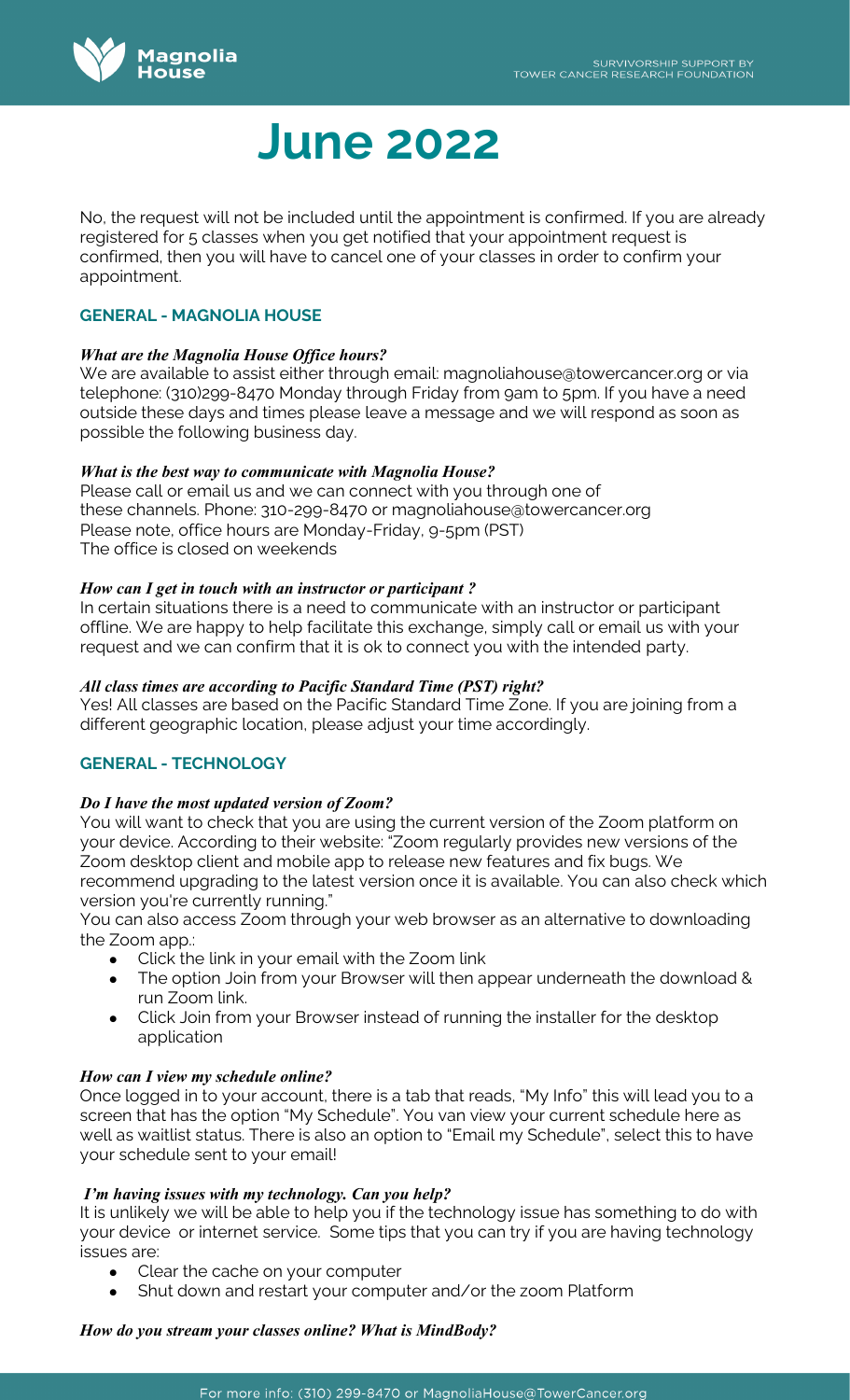

We use the HIPPA Compliant version of Zoom

MindBody is the management software we use for participants to register online for classes

# *I didn't receive the zoom link or can't find it. What should I do?*

The Zoom link comes from [magnoliahouse@towercancer.org](mailto:magnoliahouse@towercancer.org) – this is different than the class confirmation emails you receive from mindbody.

Before contacting us, please check your spam and/or junk folders We are all receiving a lot of emails these days. A helpful tip to locate the email in your inbox is to use the search box in your email inbox. Type the name of the class you are seeking to locate the zoom link for and often times that will pull up the email with the zoom information you are seeking.

If you still can't locate the email with the zoom link, please contact us at [magnoliahouse@towercancer.org](mailto:magnoliahouse@towercancer.org) or 310-299-8470

# **REGISTRATION**

# *How do I sign the Magnolia House waiver? Do I need to do this to take classes?*

Participants will be asked to digitally sign a waiver when they create an account online on our website: [https://www.towercancer.org/magnolia-house.](https://www.towercancer.org/magnolia-house) To create an account, click the orange button titled "CREATE AN ACCOUNT." All program participants are required to sign a waiver prior to participating in any class. You will not be able to participate in any Magnolia House offering if you do not sign a waiver.

# *How do you sign up and register for online classes?*

To sign up for classes and/or services participants first need to create an online account which you can access from our

website: [https://www.towercancer.org/magnolia-house.](https://www.towercancer.org/magnolia-house) After creating an online account, you will have the ability to register for offerings via our website. To view and sign up for offerings click the orange button titled "VIEW & SIGN UP FOR CLASSES."

# *What date does registration open each month is registration every month?*

Registration opens at 8:00 AM on the 28th of each month.

# *If I don't get the classes I want, what should I do*

If you are unable to get into a specific class we highly recommend you add yourself to the class waitlist. If a space becomes available in a class you will be automatically enrolled in the class and will receive an email notification of your updated status in the class.

# *Now that classes are online, why is there still a class capacity?*

Class capacity is set in place by our instructors to ensure they can safely manage a class.

# **GENERAL - CLASSES**

# *Can my friend or family members attend classes?*

Due to the limited class size, we are only able to accommodate cancer patients/survivors in our classes. Friends and family are invited to attend special offerings throughout the year.

# *I have feedback to give on a class or instructor. What's the best way to do that?*

Please feel free to reach out to us with any feedback. The best way is to email [magnoliahouse@towercancer.org](mailto:magnoliahouse@towercancer.org) or call us at 310-299.8470. We also send out periodic surveys where you are able to share anonymously.

# *Where can I find policies and procedures for Magnolia House classes?*